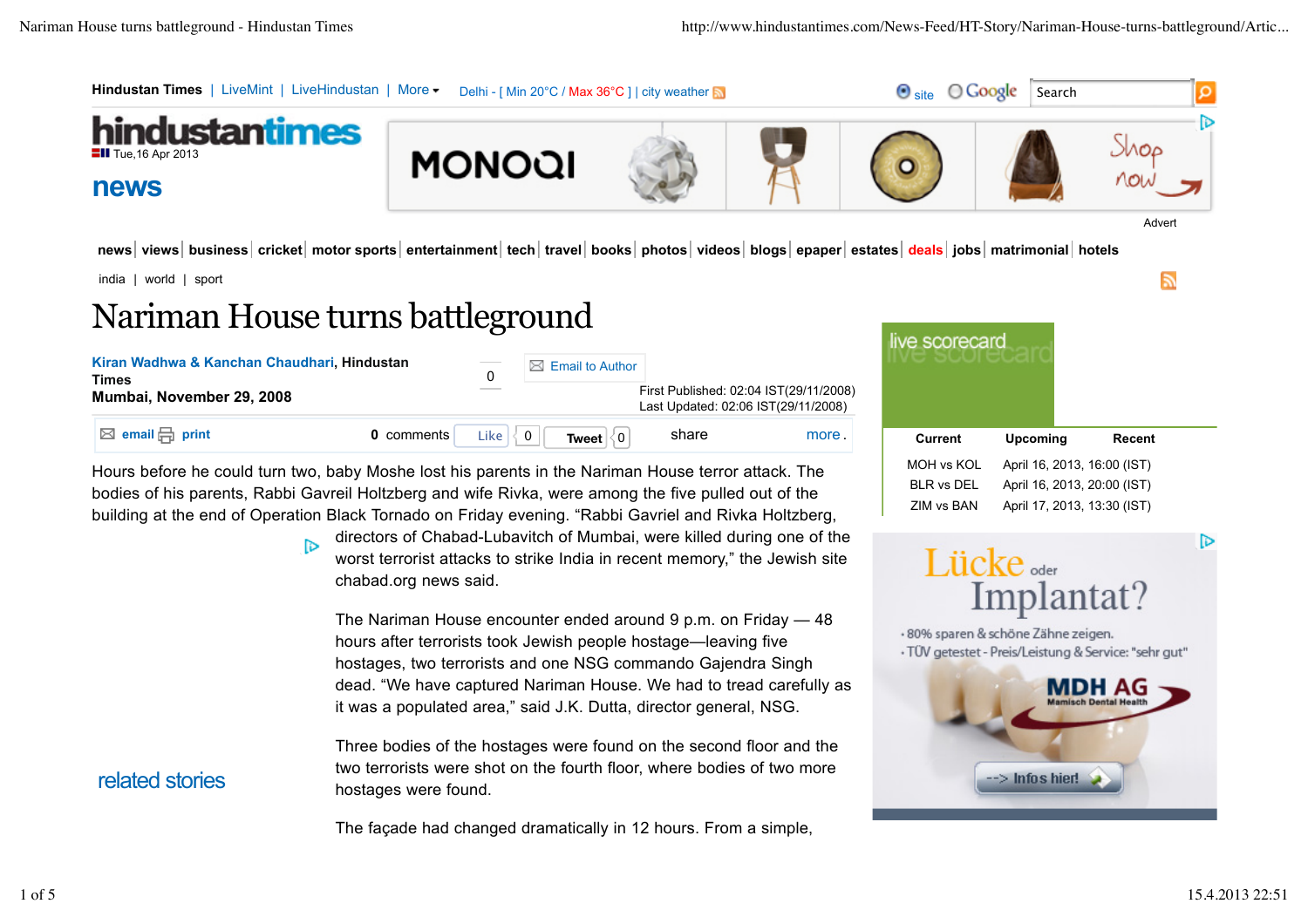## Oberoi, Nariman House secured

white building housing Jewish families in a narrow bylane, the building turned into a battleground with walls blown apart and shattered windows.

The Rabbi, his wife and six other Jews, including Holtzberg's two-year-old boy Moshe, were held captive by the militants. Two, however, were rescued with Moshe on Thursday.

"I kept dialing their cellphone every second since the moment I heard of them being kept hostage," said Shnior Kup, a family friend of the Rabbi.

Kup, who is in his mid-twenties, did not know whether the Rabbi was alive when he spoke to HT on Friday. "The baby is under my care." Kup said that it is Moshe's second birthday on Saturday. "He is crying for his mother. I don't know how to console him."

There were tense moments prior to the official end of the encounter when crowds gathered around the building stormed into the cordoned area assuming that the operation was over as some saw commandos emerge from the building and thought it was the end of the 48-hour ordeal.

The security forces had to lathicharge the surging crowd chanting slogans like Bharat Mata ki jai to disperse them. Announcements were made that the NSG was still to gain control of the last floor of the building.

Action at Nariman House began at 7.30 am after 23 NSG commandos were airdropped by a helicopter.

Keeping in mind the possibility of the terrorists possessing sophisticated weapons, the commandos entered the building from the fifth floor. They had to carry out their operation cautiously as there was a petrol pump nearby and any wrong move could have proven hazardous.

Both sides were engaged in a gun and grenade battle. The NSG, deployed in six buildings surrounding Nariman House, also attempted to enter.

Terrorists, hiding behind heavy orange curtains, were lobbing grenades from an apartment on one of the higher floors of the building. Frugal with their use of ammunition, they hurled hand grenades only when commandos got too close.

After a brief break between 12.32 pm and 3 pm, the action resumed even as onlookers thronged the bylanes leading to the building.

#### Advertisement

## most viewed **stories photos videos**

- **Aamir Khan asks for distracting SRK poster to be** removed?
- Shah Rukh Khan makes late night visit to Sanjay
- Like Ranbir, I also had many girlfriends and link-Rishi Kapoor
- **BO Report: Commando earns Rs 3.39 crore in** days
- Delhi: 10-yr-old girl sexually assaulted inside bus

more »

## **Follow @httweets**



Follow International News tweets with us now! **NFWS** 

- abc ABC Bloomberg: NYPD has stepped up **NEWS** security at strategic locations and critical infrastructure abcn.ws/live 10 seconds ago · reply · retweet · favorite
- DRUDGE\_REPORT AFTERMATH FOOTAGE... \*\*WARNING: Graphic\*\* drudge.tw/XCUnYo about 1 minute ago · reply · retweet · favorite
- abc ABC Boston Marathon explosions: MEMA reported 68 transports to area hospitals **NEWS** with additional being treated in medical tents.

about 1 minute ago · reply · retweet · favorite

**AP** 

AP Department of Homeland Security providing "whatever assistance" needed